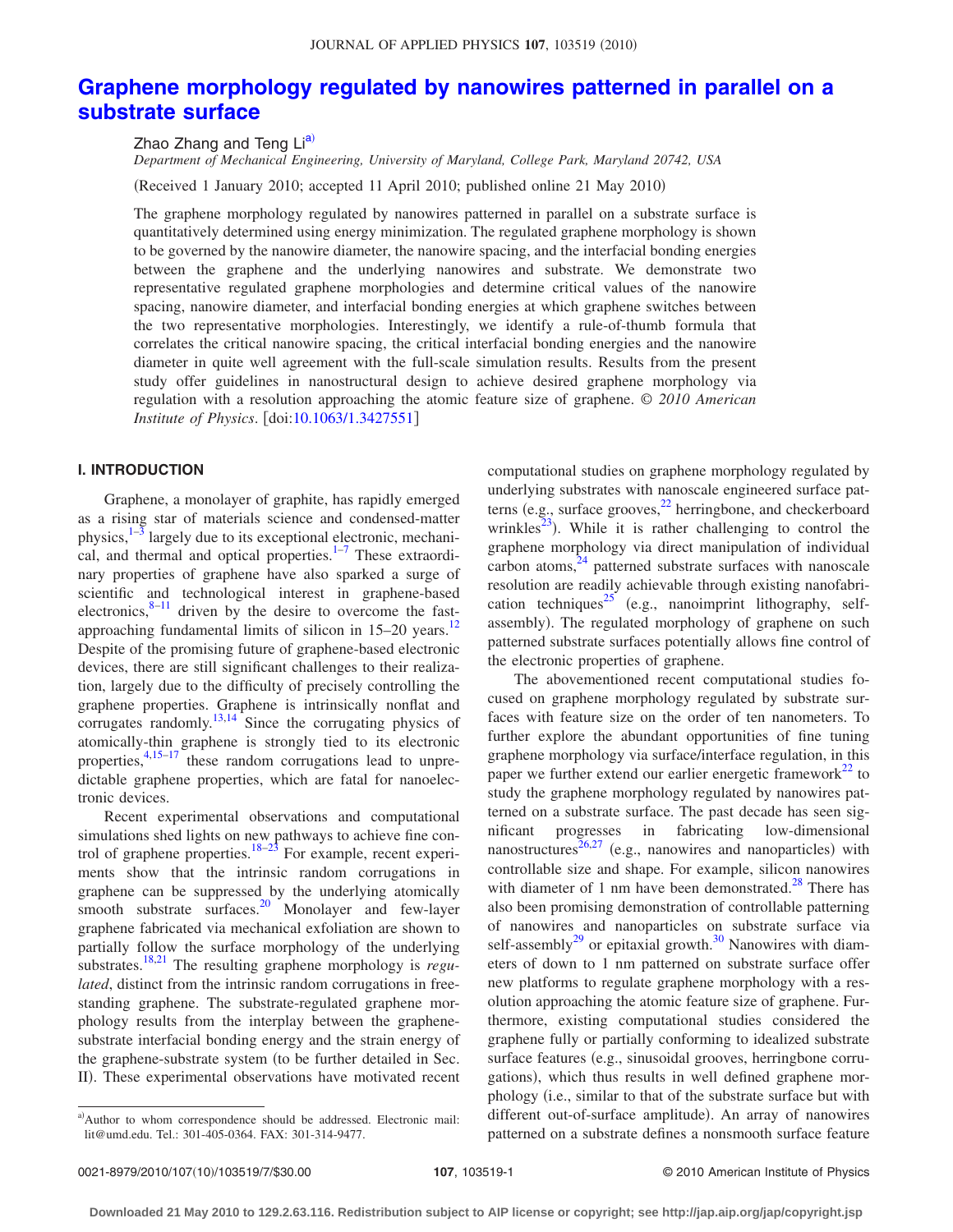<span id="page-1-0"></span>

FIG. 1. (Color online) (a) Schematic of a blanket graphene regulated by nanowires patterned in parallel on a substrate surface. The graphene between the two dashed lines and the underlying nanowire and the substrate are modeled  $[e.g., in (b) and (c)]$  due to the configuration symmetry. (b) and (c) depict two limiting cases of the regulated graphene morphology. (b) If the nanowire spacing  $L_{nw}$  is large, graphene corrugates to wrap around the nanowire in a region of width  $L<sub>g</sub>$  (region I) and remains flat on the substrate in region II. The amplitude of the graphene corrugation is equal to the nanowire diameter  $d_{nw}$ . (c) If the nanowire spacing  $L_{nw}$  is small, graphene corrugates to partially conform to the envelope of the nanowire surfaces, with a period of  $L_{nw}$  and an amplitude  $A_g$  which is much smaller than  $d_{nw}$ .

on which the graphene morphology can be fine tuned. The resulting graphene morphology cannot be readily predicted or extrapolated from the results of the abovementioned studies. Moreover, the energetic framework in earlier studies did not include the contribution of stretching to the graphene strain energy. Aiming to address the above concerns and establish effective strategies for precise extrinsic regulation of the graphene morphology, here we quantitatively determine the graphene morphology regulated by nanowires evenly patterned in parallel on a substrate surface [Fig.  $1(a)$  $1(a)$ ]. The rest of the paper is organized as follows. Section II describes the energetics of graphene morphology regulated by nanowires patterned on a substrate surface, Sec. III lays out the computational model, Sec. IV describes the simulation results of two cases: (1) graphene regulated by widely spaced nanowires on a substrate surface, and (2) graphene regulated by

densely spaced nanowires on a substrate surface, from which a coherent understanding of graphene morphology regulated by patterned nanowires on a substrate surface is obtained. Particular efforts are focused on the effects of nanowire spacing and interfacial bonding energy on the regulated graphene morphology, as well as an unexpected snap-through instability of the graphene morphology. Section V includes the concluding remarks.

## **II. ENERGETICS OF GRAPHENE MORPHOLOGY REGULATED BY NANOWIRES PATTERNED ON A SUBSTRATE SURFACE**

For graphene fabricated via mechanical exfoliation on a substrate surface with patterned nanowires (or transfer printed<sup>9</sup> from a transfer substrate surface to a substrate surface with patterned nanowires), the graphene-substrate and graphene-nanowires interfacial bonding energies are usually weak (e.g., characterized by van der Waals interactions). As the graphene corrugates to follow the surface envelope of the substrate with patterned nanowires [e.g., Fig.  $1(a)$  $1(a)$ ], the interaction energies (i.e., between graphene and substrate, and between graphene and nanowires) decrease due to the nature of van der Waals interaction; on the other hand, the conforming corrugations of the graphene result in the increase in the system strain energy due to the intrinsic bending rigidity of graphene (an uncorrugated graphene has zero strain energy). At equilibrium, the sum of the total interaction energies and the system strain energy reaches its minimum, from which the morphology of graphene regulated by the patterned nanowires on the substrate surface can be determined.

Figure [1](#page-1-0) depicts the model configuration considered in this paper, in which the morphology of a blanket graphene is regulated by an array of nanowires of diameter  $d_{nw}$  equally spaced in parallel on a substrate surface. Given the periodicity of the structure, in the rest of the paper we focus on one period of the graphene and the underlying nanowire and substrate [Fig.  $1(a)$  $1(a)$ ]. When the spacing between the nanowires,  $L_{nw}$ , is large, the graphene tends to wrap around each individual nanowire [e.g., Fig.  $1(b)$  $1(b)$ ]. The regulated graphene morphology in one period can be divided into two regions. In region I, graphene corrugates to wrap around the nanowire, in region II the graphene remains flat on the substrate surface. The maximum amplitude of the graphene corrugation in region I is assumed to be equal to the diameter of the nanowire, as suggested in a previous study of the graphene morphology regulated by substrate surface grooves. The width of the corrugated graphene region I,  $L_g$ , is to be determined later in the paper. When the spacing between the nanowires is small, the graphene tends to partially wrap around the surface envelope of the nanowires with a maximum corrugation amplitude  $A_{g}$  which is smaller than the diameter of the nanowire, and a period that is equal to *Lnw* [Fig.  $1(c)$  $1(c)$ ]. In this paper, we will quantitatively determine: (1)  $L_g$  as a function of nanowire radius and interfacial bonding energies (graphene-substrate and graphene-nanowire) when  $L_{nw} \ge L_g$ ; and (2)  $A_g$  as a function of nanowire radius and interfacial bonding energies when  $L_{nw}$  is comparable to or less than  $L_{\varrho}$ .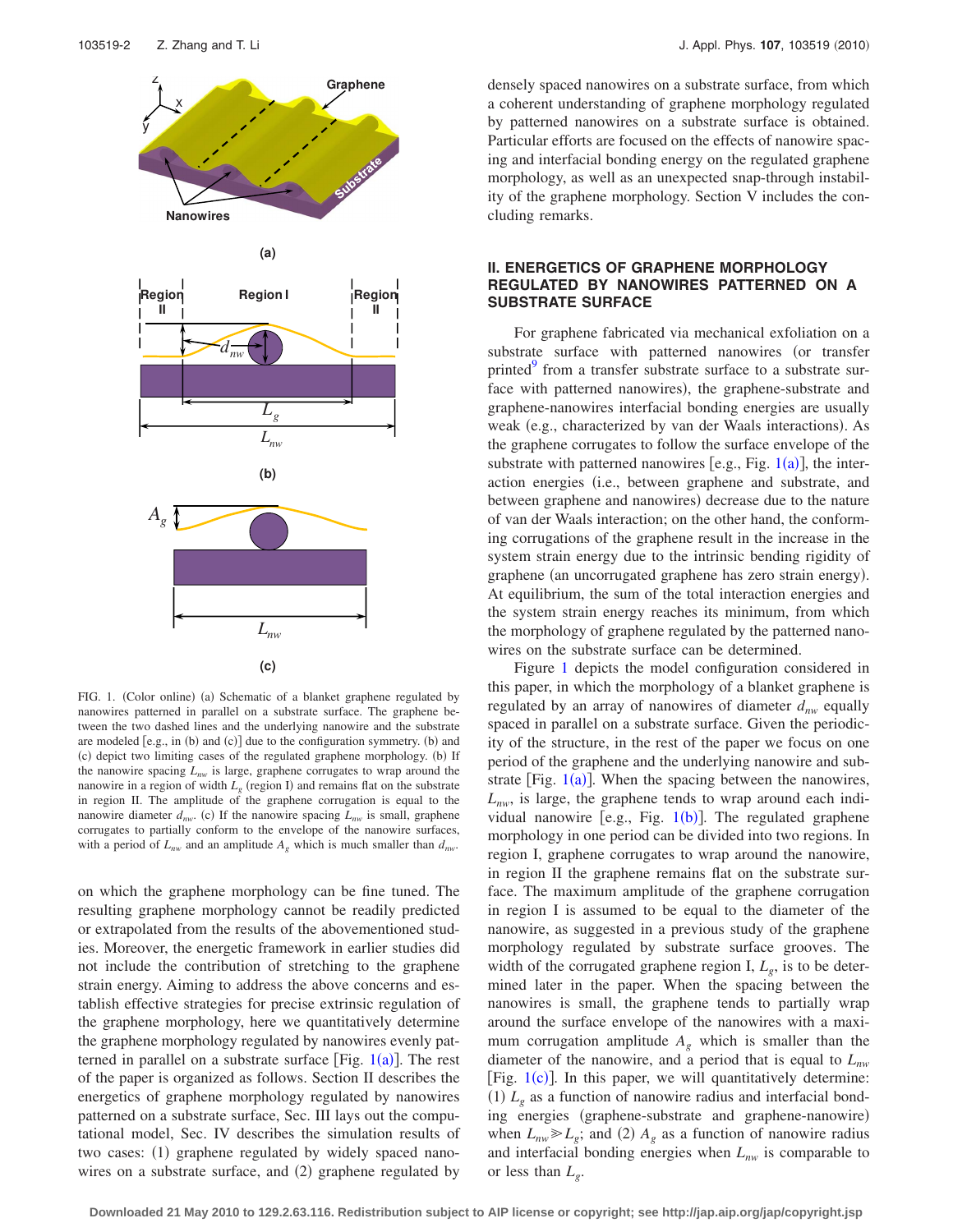To determine the regulated graphene morphology in the above two cases, we next delineate a computational model to quantitatively determine the interplay between two types of energies: (1) graphene-substrate and graphene-nanowire interaction energies and (2) system strain energy.

#### **III. COMPUTATIONAL MODEL**

### **A. Interaction energies**

The interaction between mechanically-exfoliated graphene and the underlying substrate, as well as that between the graphene and the nanowires on the substrate are usually weak and can be characterized by van der Waals forces. The van der Waals force between an atomic pair of distance *r* is represented by a Lennard–Jones pair potential  $V_{LJ}(r) = 4\varepsilon (\sigma^{12}/r^{12} - \sigma^6/r^6)$ , where  $\sqrt[6]{2}\sigma$  is the equilibrium distance of the atomic pair and  $\varepsilon$  is the bonding energy at the equilibrium distance. The graphene-substrate and the graphene-nanowire interaction energies are given by summing up all atomic pair interaction energies due to the van der Waals force between the carbon atoms in the graphene and the atoms in the nanowires and the substrate. The total interaction energy, denoted by  $E_{\text{int}}$ , including the interaction between a graphene of area *S* and a substrate of volume  $V_s$ , as well as that between such a graphene and the underlying nanowires of volume  $V_{nw}$ , is then given by

<span id="page-2-0"></span>
$$
E_{int} = \int_{S} \int_{V_{s}} V_{LJ}^{s}(r) \rho_{s} dV_{s} \rho_{c} dS
$$
  
+ 
$$
\int_{S} \int_{V_{n w}} V_{LJ}^{n w}(r) \rho_{n w} dV_{n w} \rho_{c} dS,
$$
 (1)

where  $V_{\text{LJ}}^s$  and  $V_{\text{LJ}}^{nw}$  are the Lennard–Jones pair potentials of the graphene-substrate interaction and the graphenenanowire interaction, respectively,  $\rho_c$  is the homogenized carbon atom area density of graphene that is related to the equilibrium carbon–carbon bond length *l* by  $\rho_c = 4/(3\sqrt{3}l^2)$ ,  $\rho_s$  and  $\rho_{nw}$  are the molecular density of the substrate and the nanowires, respectively, which can be derived from the molecular mass and mass density.

Since van der Waals interactions decay rapidly beyond equilibrium atomic pair distance, the multiple domain integral in Eq.  $(1)$  $(1)$  $(1)$  can be estimated by applying a cut-off distance for all atomic pair interactions. In all simulations reported in this paper, a sufficiently large cut-off distance of 3 nm is used, which leads to variations in the estimated value of *E*int less than 1%. We have established a Monte Carlo numerical scheme to compute the multiple domain integrals in Eq.  $(1)$  $(1)$  $(1)$ , which is briefly summarized as follows. For the *i*th carbon atom in the graphene, *n* random locations are generated in the substrate portion within the cut-off distance from this carbon atom. The interaction energy between this carbon atom and the substrate is estimated by

<span id="page-2-1"></span>
$$
E_i^s = (\rho_s V_s/n) \sum_{i=1}^n V_{\text{LJ}}^s(r_{ij}),
$$
\n(2)

where  $r_{ij}$  is the distance between the *i*th carbon atom in the graphene and the *j*th random substrate location. Equation ([2](#page-2-1))

is evaluated at *m* equally spaced locations over the graphene of area *S*. The graphene-substrate interaction energy over this area can then be estimated by

$$
E_{\text{int}}^{s} = (\rho_c S/m) \sum_{j=1}^{m} E_i^{s} = (\rho_c \rho_s SV_s/nm) \sum_{j=1}^{m} \sum_{i=1}^{n} V_{\text{LJ}}^{s}(r_{ij}).
$$
 (3)

Following the similar scheme, the graphene-nanowire interaction energy can be estimated by

$$
E_{\text{int}}^{nw} = (\rho_c \rho_{nw} S V_{nw}/nm) \sum_{j=1}^{m} \sum_{i=1}^{n} V_{\text{LJ}}^{nw}(r_{ij}).
$$
 (4)

The total van der Waals interaction energy can be then estimated by

<span id="page-2-2"></span>
$$
E_{\rm int} = E_{\rm int}^s + E_{\rm int}^{nw}.\tag{5}
$$

As *n* and *m* become sufficiently large, the estimated value of the interaction energy given by Eq.  $(5)$  $(5)$  $(5)$  converges to the theoretical value of the interaction energy defined by Eq.  $(1)$  $(1)$  $(1)$ .

The above considerations of interaction energy are generally applicable to any given graphene morphology regulated by patterned nanowires on a substrate.

### **B. Strain energy of the system**

The strain energy in the system of graphene spontaneously regulated by nanowires patterned on a substrate surface results from the corrugating deformation of the graphene and the interaction-induced deformation of the substrate and the nanowires. When an ultrathin monolayer graphene partially conforms to rigid nanowires patterned on a rigid substrate (e.g.,  $SiO<sub>2</sub>$  nanowires on a  $SiO<sub>2</sub>$  substrate), the resulting deformation of the substrate and the nanowires due to the weak graphene-substrate and graphene-nanowire interactions is expected to be negligible. Under such an assumption, the strain energy of the system is dominated by the strain energy of the graphene, which results from the out-of-plane corrugation and in-plane stretching of the graphene under nanowire/ substrate regulation. The resulting strain energy in the substrate and the nanowires is thus not considered in this paper. Further discussion on the above assumption is to be further elaborated in Sec. V.

The deformation of the regulated graphene consists of both out-of-plane bending and in-plane stretching. Denoting the out-of-plane corrugation of the graphene by  $w(x, y)$ , the bending energy of the graphene is given by

<span id="page-2-3"></span>
$$
E_b = \int_S D \left\{ \frac{1}{2} \left( \frac{\partial^2 w}{\partial x^2} + \frac{\partial^2 w}{\partial y^2} \right)^2 - (1 - v) \left[ \frac{\partial^2 w}{\partial x^2} \frac{\partial^2 w}{\partial y^2} - \left( \frac{\partial^2 w}{\partial x \partial y} \right)^2 \right] \right\} dS, \tag{6}
$$

where *D* and  $\nu$  are the bending rigidity and the Poisson's ratio of graphene, respectively.

The membrane energy of the graphene due to in-plane stretching is given by

**Downloaded 21 May 2010 to 129.2.63.116. Redistribution subject to AIP license or copyright; see http://jap.aip.org/jap/copyright.jsp**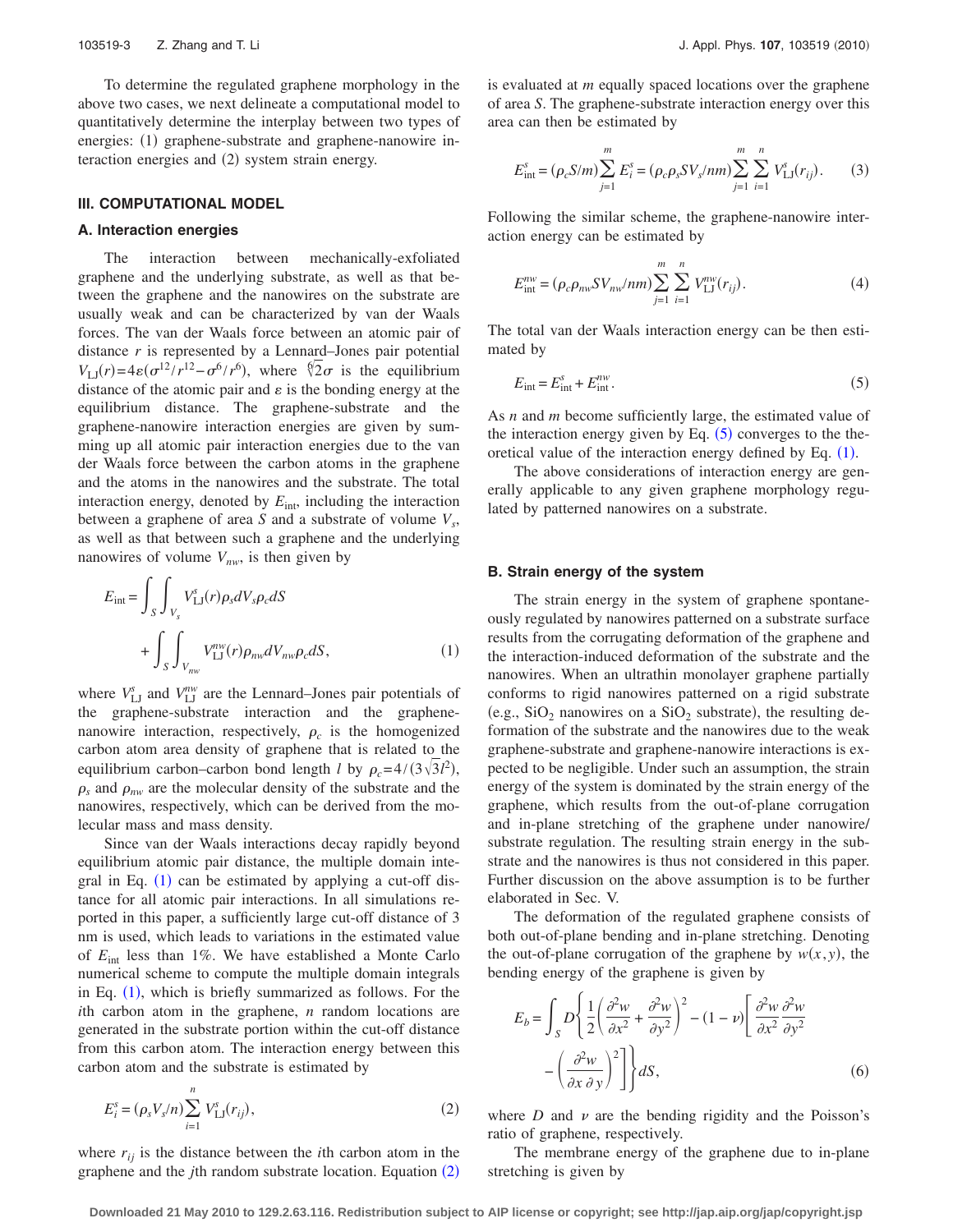<span id="page-3-2"></span>
$$
E_s = \int_S \frac{Eh}{2(1-\nu^2)} [(\varepsilon_{xx} + \varepsilon_{yy})^2 + 2(1-\nu)(\varepsilon_{xy}^2 - \varepsilon_{xx}\varepsilon_{yy})]dS,
$$
\n(7)

where *E* and *h* are the Young's Modulus and the thickness of graphene, respectively,  $\varepsilon_{xx}$ ,  $\varepsilon_{yy}$ , and  $\varepsilon_{xy}$  are the components of the in-plane membrane strain of the corrugated graphene.

The total strain energy of the graphene is then given by

$$
E_g = E_b + E_s. \tag{8}
$$

We next apply the above consideration to compute the graphene strain energy for the two cases of nanowire spacing described in Sec. II.

## *1. Graphene regulated by widely spaced nanowires on a substrate surface*

As discussed in Sec. II, when the spacing between the nanowires is large (i.e.,  $L_{nw} \gg L_g$ ), the graphene strain energy results from the deformation of the graphene portion in region I. The graphene portion in region II is undeformed and thus has no contribution to the strain energy. Given the symmetry of the configuration [Fig.  $1(b)$  $1(b)$ ], the out-of-plane corrugation of graphene in region I,  $w(x)$ , is taken to be described by a cubic polynomial of *x*, whose coefficients can be determined by the following boundary conditions: *w*=0 and *dw*/*dx*=0 at *x*=0, and *w*=−*d<sub>nw</sub>* and *dw*/*dx*=0 at *x*=*L<sub>g</sub>*/2. This consideration leads to

<span id="page-3-0"></span>
$$
w(x) = 4d_{nw} \left[ 4\left(\frac{x}{L_g}\right)^3 - 3\left(\frac{x}{L_g}\right)^2 \right].
$$
 (9)

We next determine the in-plane membrane strain of the graphene. Given the symmetry of the configuration, the membrane strain components  $\varepsilon_{yy}$  and  $\varepsilon_{xy}$  are taken to be zero. At the equilibrium morphology, in-plane shear stress acting on the graphene vanishes, which leads to a constant nonzero membrane strain  $\varepsilon_{xx}$  in the graphene portion in region I. That is,

$$
\varepsilon_{xx} = \frac{du}{dx} + \frac{1}{2} \left( \frac{dw}{dx} \right)^2 = \text{constant},\tag{10}
$$

where  $u(x)$  is in-plane displacement of graphene in *x*-direction. The symmetric configuration requires the boundary conditions of  $u(0) = u(L_g/2) = 0$ . The above consideration leads to

<span id="page-3-1"></span>
$$
\varepsilon_{xx} = \frac{12d_{nw}^2}{5L_g^2}.\tag{11}
$$

Substituting Eqs.  $(9)$  $(9)$  $(9)$  and  $(11)$  $(11)$  $(11)$  into Eqs.  $(6)$  $(6)$  $(6)$  and  $(7)$  $(7)$  $(7)$ , respectively, the strain energy of the graphene is given by

<span id="page-3-3"></span>
$$
E_g = E_b + E_s = \frac{48Dd_{nw}^2}{L_g^3} + \frac{36Ehd_{nw}^4}{25L_g^3(1-\nu^2)}.
$$
\n(12)

## *2. Graphene regulated by densely spaced nanowires on a substrate surface*

When the spacing between the nanowires is small, the graphene partially conforms to the nanowires. The out-ofplane corrugation and the in-plane stretching of the graphene can be determined by a similar approach described above but with different boundary conditions.

For the out-of-plane corrugation of the graphene  $w(x)$ , the boundary conditions in this case are  $w=0$  and  $dw/dx$ =0 at *x*=0, and *w*=−*Ag* and *dw*/*dx*=0 at *x*=*Lnw*/2, where *Ag* is the maximum amplitude of the graphene corrugation that remains to be determined. These considerations lead to

$$
w(x) = 4A_g \left[ 4\left(\frac{x}{L_{nw}}\right)^3 - 3\left(\frac{x}{L_{nw}}\right)^2 \right].
$$
 (13)

For the in-plane displacement  $u(x)$  of the graphene, the symmetric configuration requires the boundary conditions of  $u(0) = u(L_{nw}/2) = 0$ . These considerations lead to

$$
\varepsilon_{xx} = \frac{12A_g^2}{5L_{nw}^2}.\tag{14}
$$

Accordingly, the strain energy of the graphene in this case is given by

<span id="page-3-4"></span>
$$
E_g = E_b + E_s = \frac{48DA_s^2}{L_{nw}^3} + \frac{36EhA_g^4}{25L_{nw}^3(1-\nu^2)}.
$$
 (15)

### **C. Regulated morphology of graphene**

The computational models described in Secs. III A and III B are used to compute the total system free energy  $(E_{\text{int}})$  $+E_g$ ) of the following two simulation cases.

## *1. Graphene regulated by widely spaced nanowires on a substrate surface*

In this case, the graphene portion near the nanowires corrugates and wraps around each nanowire, while the rest portion of graphene remains flat on the substrate surface. As shown in Eq.  $(12)$  $(12)$  $(12)$ , the graphene strain energy  $E<sub>g</sub>$  monotonically decreases as the width of corrugated graphene portion  $L<sub>g</sub>$  increases. On the other hand, due to the nature of van der Waals interaction, the interaction energy  $E_{int}$  minimizes at a finite value of  $L_{\varrho}$ . As a result, there exists a minimum value of the total system free energy  $(E_{int} + E_g)$ , where  $L_g$  (i.e., the width) and  $d_{nw}$  (i.e., the diameter) define the equilibrium morphology of the graphene regulated by widely spaced nanowires on a substrate surface.

## *2. Graphene regulated by densely spaced nanowires on a substrate surface*

In this case, the graphene partially conforms to the nanowires. As shown in Eq.  $(15)$  $(15)$  $(15)$ , the graphene strain energy  $E<sub>g</sub>$ monotonically increases as the maximum amplitude of the graphene corrugation *Ag* increases. On the other hand, due to the nature of van der Waals interaction, the interaction energy  $E_{int}$  minimizes at a finite value of  $A_g$ . As a result, there exists a minimum value of the total system free energy  $(E_{int} + E_g)$ , where  $L_{nw}$  (i.e., the period) and  $A_g$  (i.e., the amplitude) define the equilibrium morphology of the graphene regulated by densely spaced nanowires on a substrate surface.

**Downloaded 21 May 2010 to 129.2.63.116. Redistribution subject to AIP license or copyright; see http://jap.aip.org/jap/copyright.jsp**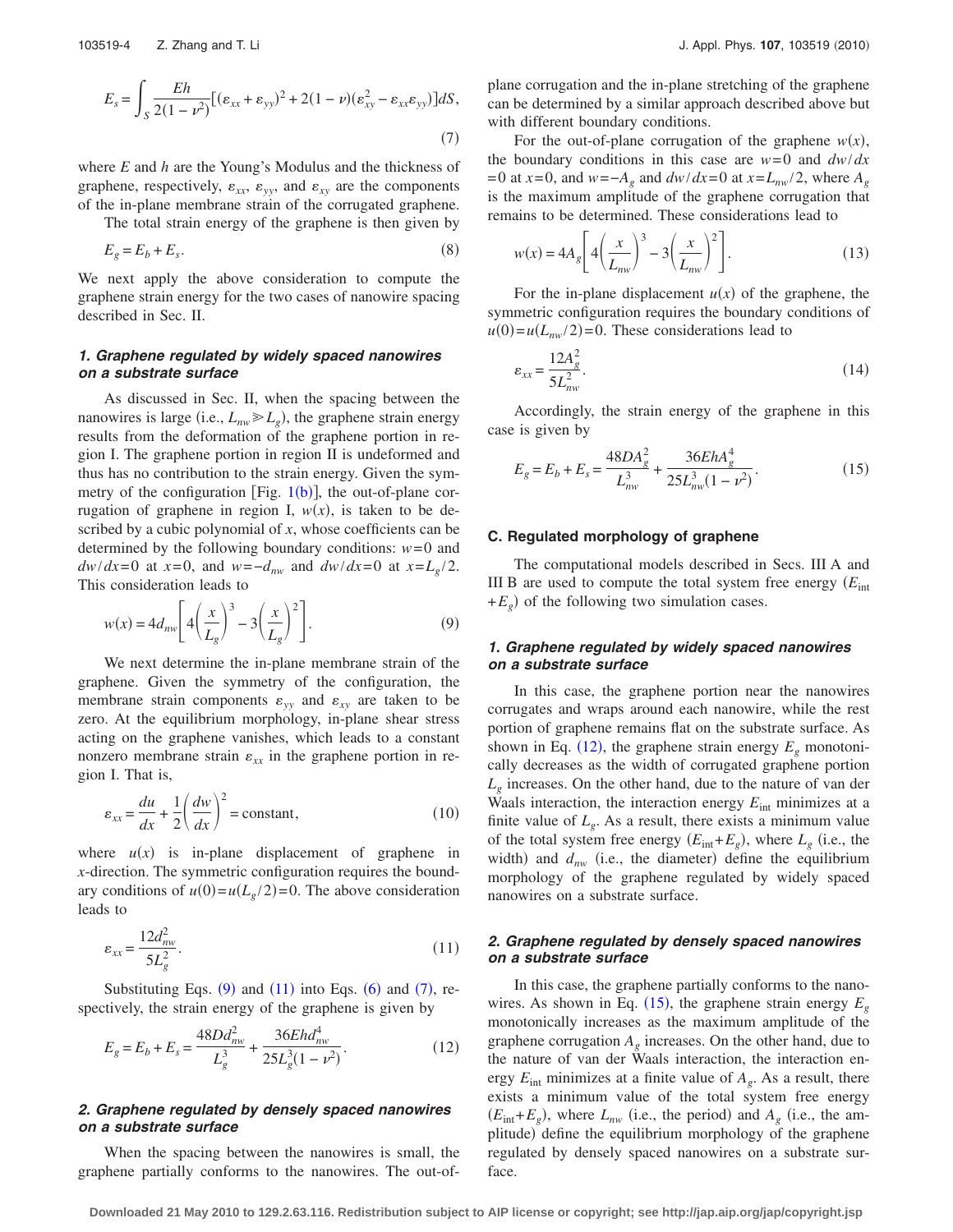The energy calculation and minimization are carried out by running a customized code on a high performance computer cluster. In all simulations, we use *D*=1.41 eV, *E*  $=1$  TPa,  $h=0.34$  nm,  $v=0.4$ ,  $l=0.142$  nm,  $\rho_s = \rho_w = 2.20$  $\times 10^{28}$ /m<sup>3</sup>, and  $\sigma$ =0.353 nm. These parameters are representative of a graphene/ $SiO<sub>2</sub>$  nanowire/ $SiO<sub>2</sub>$  substrate mate-rial system.<sup>31[,32](#page-6-25)</sup> Various values of  $d_{nw}$ ,  $L_{nw}$ , and  $\varepsilon$  are used to study the effects of nanowire size and spacing as well as the interfacial bonding energy on the regulated graphene morphology.

#### **IV. RESULTS AND DISCUSSION**

## **A. Graphene regulated by widely spaced nanowires on a substrate surface**

Figure  $2(a)$  $2(a)$  plots the equilibrium width of the corrugated graphene region I,  $L_{\varrho}$ , as a function of the nanowire diameter  $d_{nw}$  for various values of  $D/\varepsilon$ . For a given interfacial bonding energy (i.e., a given value of  $D/\varepsilon$ ),  $L_g$  increases as the nanowire diameter  $d_{nw}$  increases in an approximately linear manner, as indicated by the straight fitting lines in Fig. [2.](#page-4-0) In other words, the width of the corrugated graphene region is generally linearly proportional to the nanowire size. For a given nanowire diameter  $d_{nw}$ ,  $L_g$  decreases as the interfacial bonding energy between graphene and nanowire/substrate in-

<span id="page-4-0"></span>

FIG. 2. (Color online) (a) The equilibrium width of the corrugated graphene region I,  $L_g$ , as a function of the nanowire diameter  $d_{nw}$  for various values of  $D/\varepsilon$ . The straight fitting lines denote the linear dependence of  $L_g$  on  $d_{nw}$ . (b)  $L_g$  as a function of  $D/\varepsilon$  for various values of  $d_{nw}$ . The straight fitting lines denote the power law dependence of  $L_g$  on  $D/\varepsilon$  (note the logarithmic scales of both axes).

creases (i.e., smaller value of  $D/\varepsilon$ ). That is, a stronger interfacial bonding results in a narrower region of corrugated graphene. The effect of interfacial bonding energy on graphene morphology is further elucidated by the  $L_g$  versus  $D/\varepsilon$  curves in Fig. [2](#page-4-0)(b) for various values of  $d_{nw}$ . Emerging from Fig.  $2(b)$  $2(b)$  is an apparent power law dependence of  $L_g$  on  $D/\varepsilon$ . Combined with the linear dependence of  $L_g$  on  $d_{nw}$  that is evident in Fig.  $2(a)$  $2(a)$ , the correlation between the width of corrugated graphene region and the nanowire size as well as the interfacial bonding energy can be described by

<span id="page-4-1"></span>
$$
\frac{L_g}{d_{nw}} \approx 3.84 \left(\frac{D}{\varepsilon}\right)^{1/4}.\tag{16}
$$

Together with Eq.  $(9)$  $(9)$  $(9)$ , Eq.  $(16)$  $(16)$  $(16)$  offers a rule-of-thumb estimate of the graphene morphology regulated by widely spaced nanowires on a substrate surface, agreeing with the full-scale simulation results within 5%.

## **B. Graphene regulated by densely spaced nanowires on a substrate surface**

Figure  $3(a)$  $3(a)$  plots the amplitude of graphene corrugation normalized by the nanowire diameter  $A_g/d_{nw}$  as a function of the spacing between nanowires  $L_{nw}$  for two nanowire diameters  $d_{nw}$ =2.0 and 3.2 nm. Here,  $D/\varepsilon$ =300. For a given nanowire size (i.e.,  $d_{nw}$ ), if the spacing between nanowires  $L_{nw}$  is large,  $A_g/d_{nw}$  tends to one. In other words, the graphene can fully wrap around the nanowires, leading to a corrugated morphology that can be described by  $w(x)$  $=4d_{nw}[4(x/L_{nw})^3-3(x/L_{nw})^2]$ . By contrast, if the spacing between nanowires  $L_{nw}$  is small,  $A_g/d_{nw}$  approaches zero. That is, the graphene is nearly flat and does not conform to the patterned nanowires. Such a trend can be understood as follows. For a given nanowire size, if the spacing between nanowires is small, conforming to each nanowire results in a significant increase in the graphene strain energy [note that  $E_g \propto 1/L_{nw}^3$  in Eq. ([15](#page-3-4))]. Consequently,  $A_g$  tends to zero. On the other hand, if  $L_{nw}$  is large, the resulting graphene strain energy is limited even when  $A_g/d_{nw}$  tends to one. Consequently, the graphene tends to closely follow the surface envelope of the patterned nanowires.

<span id="page-4-2"></span>

FIG. 3. (Color online) (a) The amplitude of graphene corrugation normalized by the nanowire diameter  $A_g/d_{nw}$  as a function of nanowire spacing  $L_{nw}$ for two nanowire diameters  $d_{nw}$ =2.0 and 3.2 nm. Here,  $D/\varepsilon$ =300. As the nanowire spacing approaches a critical value  $L_{nw}^{cr}$ , the graphene morphology snaps between two distinct states: (1) closely conforming to the envelope of the nanowires patterned on a substrate surface and (2) nearly remaining flat on the nanowires patterned on a substrate surface, as illustrated in (b).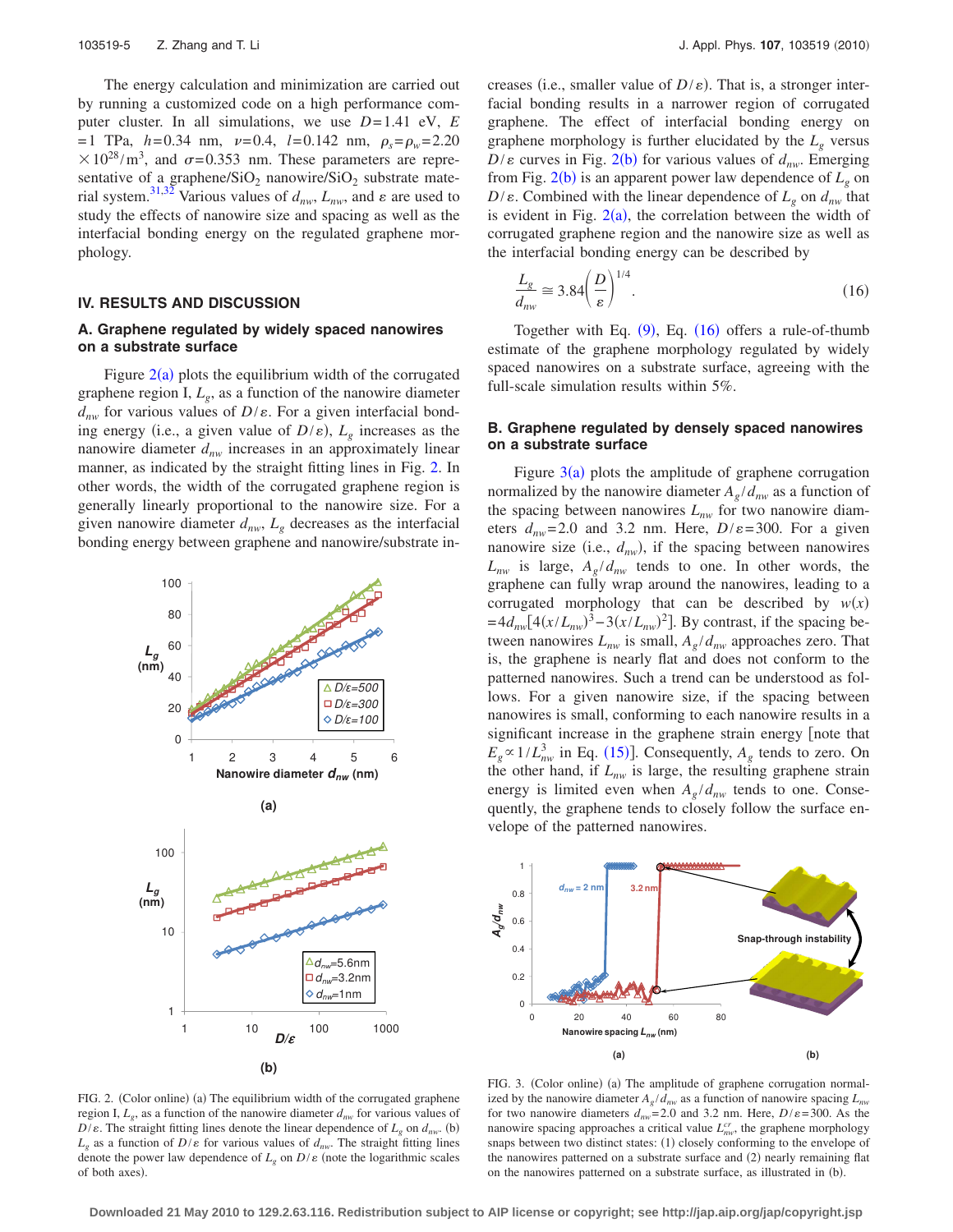A significant feature shown in Fig.  $3(a)$  $3(a)$  is the sharp transition in the equilibrium amplitude of the graphene corrugation as the nanowire spacing varies. For example, for *dnw* =3.2 nm,  $A_g/d_{nw}$  raises abruptly from 0.1 to 1.0, as  $L_{nw}$ varies slightly from 52.8 to 54.4 nm. In other words, the graphene morphology snaps between two distinct states Fig.  $3(b)$  $3(b)$ : (1) closely conforming to the envelope of the nanowires patterned on a substrate surface and (2) nearly remaining flat on the nanowires patterned on a substrate surface, when the spacing of nanowires reaches a critical value,  $L_{nw}^{cr}$ . Further comparison shows that the critical nanowire spacing is approximately equal to the width of corrugated graphene region  $L_{\varrho}$  determined in Sec. IV A [e.g., in Fig. [2](#page-4-0) or Eq. ([16](#page-4-1))]. For example, Eq. (16) gives  $L_g$ =51.1 nm for  $d_{nw}$  $=3.2$  nm and  $D/\varepsilon = 300$ , which agrees well with the critical nanowire spacing defined in Fig. [3.](#page-4-2) Such a snap-through instability of graphene morphology is similar to that of graphene morphology regulated by the underlying substrate surface with engineered nanoscale patterns (e.g., surface grooves, herringbone or checkerboard wrinkles). It has been shown that the snap-through instability of graphene morphology results from a double-well profile of total free energy of the system (i.e.,  $E_g + E_{int}$ ) as a function of the amplitude of the graphene morphology (e.g.,  $A_g$ ) at a critical value of surface feature size (e.g., nanowire spacing, surface groove roughness, etc.).<sup>[22,](#page-6-15)[23](#page-6-12)</sup> For example, the simulation results in this paper show that  $(E_g + E_{int})$  minimizes at two values of  $A_g$ when  $L_{nw} = L_{nw}^{cr}$ .

Emerging from the results in Secs. IV A and IV B is a coherent understanding of the graphene morphology regulated by nanowires patterned in parallel on a substrate surface: for a given nanowire size (e.g.,  $d_{nw}$ ) and graphenenanowire/substrate interfacial bonding energy (e.g.,  $D/\varepsilon$ ), there exists a critical nanowire spacing  $L_{nw}^{cr}$ , which can be estimated by  $L_{nw}^{cr} \cong 3.84 d_{nw} (D/\varepsilon)^{1/4}$ . If the nanowire spacing  $L_{nw}$  is greater than  $L_{nw}^{cr}$ , graphene can corrugate to wrap around the nanowires, with a maximum amplitude equal to the nanowire diameter and in a region of width equal to  $L_{nw}^{cr}$ . The morphology of the corrugated portion of graphene can then be described by

$$
w(x) = \begin{cases} 4d_{nw} [4(x/L_{nw}^{cr})^3 - 3(x/L_{nw}^{cr})^2] & 0 < x < L_{nw}^{cr} \\ 0 & L_{nw}^{cr} < x < L_{nw} \end{cases}
$$
(17)

By contrast, if the nanowire spacing  $L_{nw}$  is smaller than  $L_{nw}^{cr}$ , graphene remains near flat on the patterned nanowires. When  $L_{nw} = L_{nw}^{cr}$ , the regulated graphene morphology snaps between the above two distinct states.

The above understanding also implies that, besides the nanowire spacing, the interfacial bonding energies can influence the graphene morphology. Figure [4](#page-5-0) further shows the effect of  $D/\varepsilon$  on the normalized amplitude of graphene corrugation  $A_g/d_{nw}$  for various values of  $L_{nw}$ . Here,  $d_{nw}$  $=3.2$  nm. For a given nanowire spacing  $L_{nw}$ , if the interfacial bonding is strong (i.e., small  $D/\varepsilon$ ),  $A_g/d_{nw}$  tends to one (i.e., graphene wraps around nanowires); if the interfacial bonding is weak (i.e., large  $D/\varepsilon$ ),  $A_g/d_{nw}$  approaches zero (graphene does not conform to the nanowires). There also

<span id="page-5-0"></span>

FIG. 4. (Color online)  $A_g / d_{nw}$  as a function of  $D/\varepsilon$  for various values of  $L_{nw}$ . Here,  $d_{nw}$ =3.2 nm. Note the snap-through instability similar with that in Fig. [3](#page-4-2) as  $D/\varepsilon$  reaches a critical value for a given value of  $L_{nw}$ .

exists a snap-through instability at which the graphene morphology switches abruptly between the abovementioned two distinct states when  $D/\varepsilon$  reaches a critical value, for a given value of  $L_{nw}$ . For example, such a critical value of  $D/\varepsilon$  is about 15, 100, and 400 for *Lnw*=24 nm, 40 nm, and 56 nm, respectively. Substituting these critical values of  $D/\varepsilon$  into Eq. ([16](#page-4-1)) yields  $L_{nw}$  = 24.2 nm, 38.9 nm, and 55.0 nm, respectively, further demonstrating quite well agreement with the simulation results.

## **V. CONCLUDING REMARKS**

In this paper, we determine the graphene morphology regulated by nanowires patterned in parallel on a substrate surface through energy minimization. The equilibrium graphene morphology is governed by the interplay between the corrugation-induced strain energy of the graphene and the interaction energy between the graphene and the underlying nanowires and substrate. The graphene strain energy consists of the contribution from both out-of-plane bending and in-plane stretching, which are derived from nonlinear plate theory. The interaction energy is characterized by the sum of all atomic pair potential between the graphene carbon atoms and the substrate atoms/molecules, which is computed through a Monte Carlo type numerical scheme. The major conclusions emerging from the modeling results are summarized as follows.

- The graphene morphology on nanowires evenly patterned in parallel on a substrate surface can be regulated by the nanowire size, nanowire spacing, and interfacial bonding energy between the graphene and the nanowire and that between the graphene and the substrate surface.
- For a given nanowire size and a given interfacial bonding energy, there exists a critical nanowire spacing, greater than which the graphene can conform to the surface envelope of the patterned nanowires, while smaller than which the graphene remains nearly flat on the nanowires. The graphene morphology snaps be-